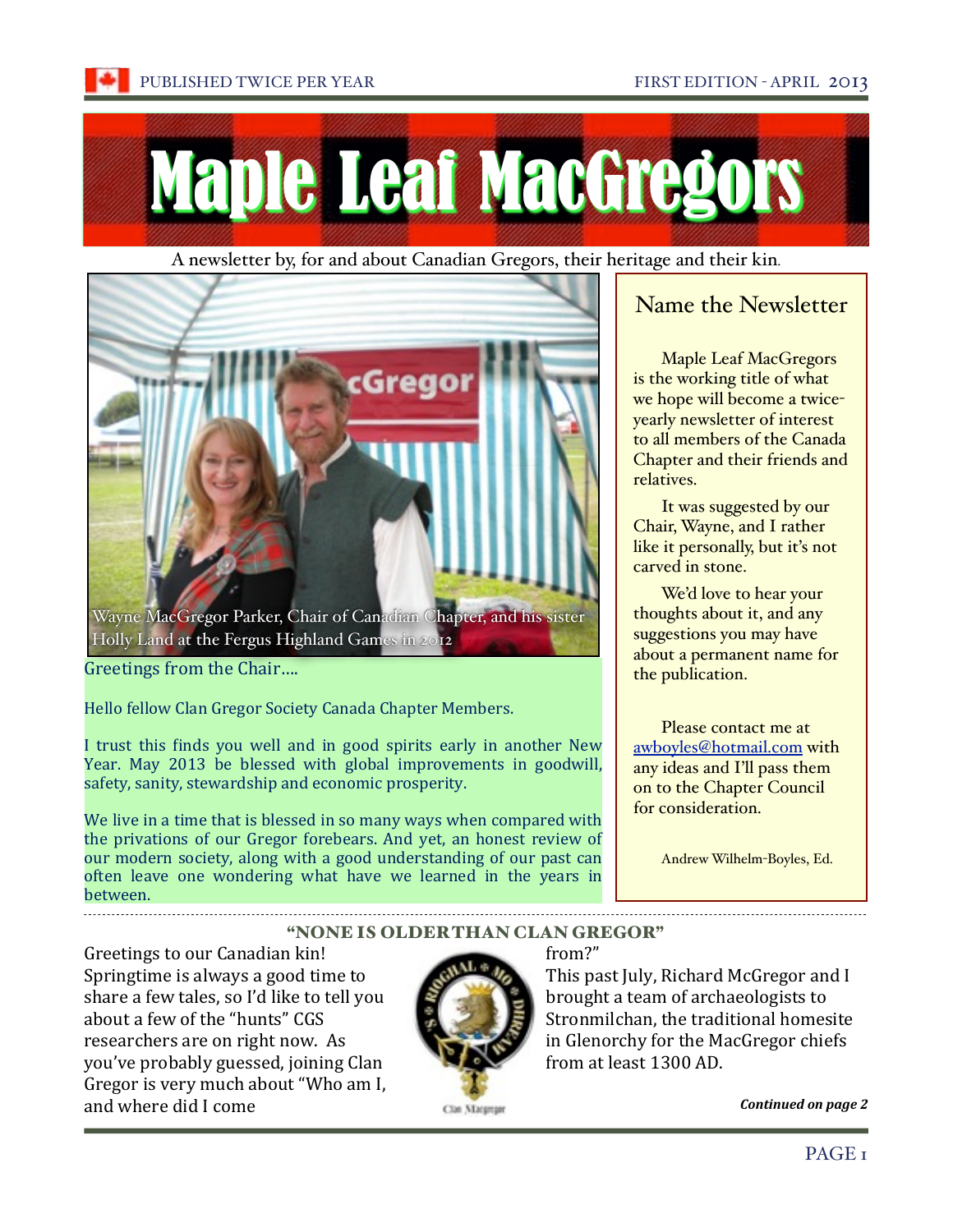#### **From the Chair (Continued from page 1)**

Better yet, where are we going? What are we doing with the freedom, liberty and citizenship that eluded many MacGregors for so many years? Our ancestors were immigrants who left Scotland bound for opportunity in the New World. I wonder, do we honour the legacy they left us? Are we willing to do the same for others? Here in Canada, we enjoy some of the very best of what our world has to offer in both natural and human resources. Will we be remembered as wise stewards of this priceless legacy?

Welcome to our first Chapter newsletter. We are a far flung group and it is my hope this communication will help to keep us stitched together with information and news. In these pages we can reach out and share ideas and things

#### **NONE IS OLDER**

(Continued from page 1)

Interestingly, these chiefs (Glenorchy/Glenstrae) appear to represent the core MacGregor group in our DNA project at Family Tree DNA, and Sir Malcolm's DNA sits dead center in that group! In fact, the DNA says that 53% of us descend from one individual - Ian Cam, who lived at that site 600 years ago. In my first article (CGS newsletter #75) I described "digging" (digitally) about ten structures on that site, where previous government documents had indicated maybe one or two. That lit the fire! (see attached field composite, and tell me what you see). Next summer I hope to raise funds to do "invasive" archaeology, *i.e.* sink test trenches where we

think we may find organic material (well, moat, hearths) and try for carbon dates on the results.

Why the effort in this direction? There are scanty records on our glens, taking us back to about 1250 AD at best, and probably no other way to gets dates for occupation here. I personally do not believe that Gregor of the Golden Bridles (ca 1300-1360 AD) is the namesake of our clan - Peter and I argue about that all the time - but that we are somehow connected to Gregor ("Giric" in Gaelic). who reigns as "King over the Picts" or alternatively "King of Alba", ca 878 -889 AD. So this search is really aimed at the 9<sup>th</sup>-10<sup>th</sup> century origins of the clan. That in turn makes the story a lot bigger  $-$  now

of interest for all Gregors in Canada. In every sense, this is your Chapter and your newsletter, so please send along contributions for future issues. Tell us your story, share the news of family, or provide dates for Highland Games or Scottish events in your community.

Many thanks to Judy Hoensbroek and Keith MacGregor for their contributions to this newsletter, and to Andrew Wilhelm-Boyles for his willingness to serve as Editor. And a hearty thank you to each and every one of you for your willingness to join up and help form this Canadian Chapter.

Ceidh mille failte. (A hundred-thousand welcomes!)

**Wayne MacGregor Parker** 

we encounter Vikings, Saxons, and Picts (who may be earlier kin!). Let's also not forget that medieval treasure, the Book of the Dean of Lismore, or some of the oral traditions passed down about us - things like "MacGregor was the first to raise smoke in these glens". "None is older than Clan Gregor" and "MacDonald is the heather, MacGregor is the rock". These are more than mere platitudes.

I offer all this in the hope that some of you will become researchers too, at least in your own way. What was presented as history in previous centuries, particularly the 19<sup>th</sup>, has proven to be uninformed at best, and wrong in many instances.

Continued on page 3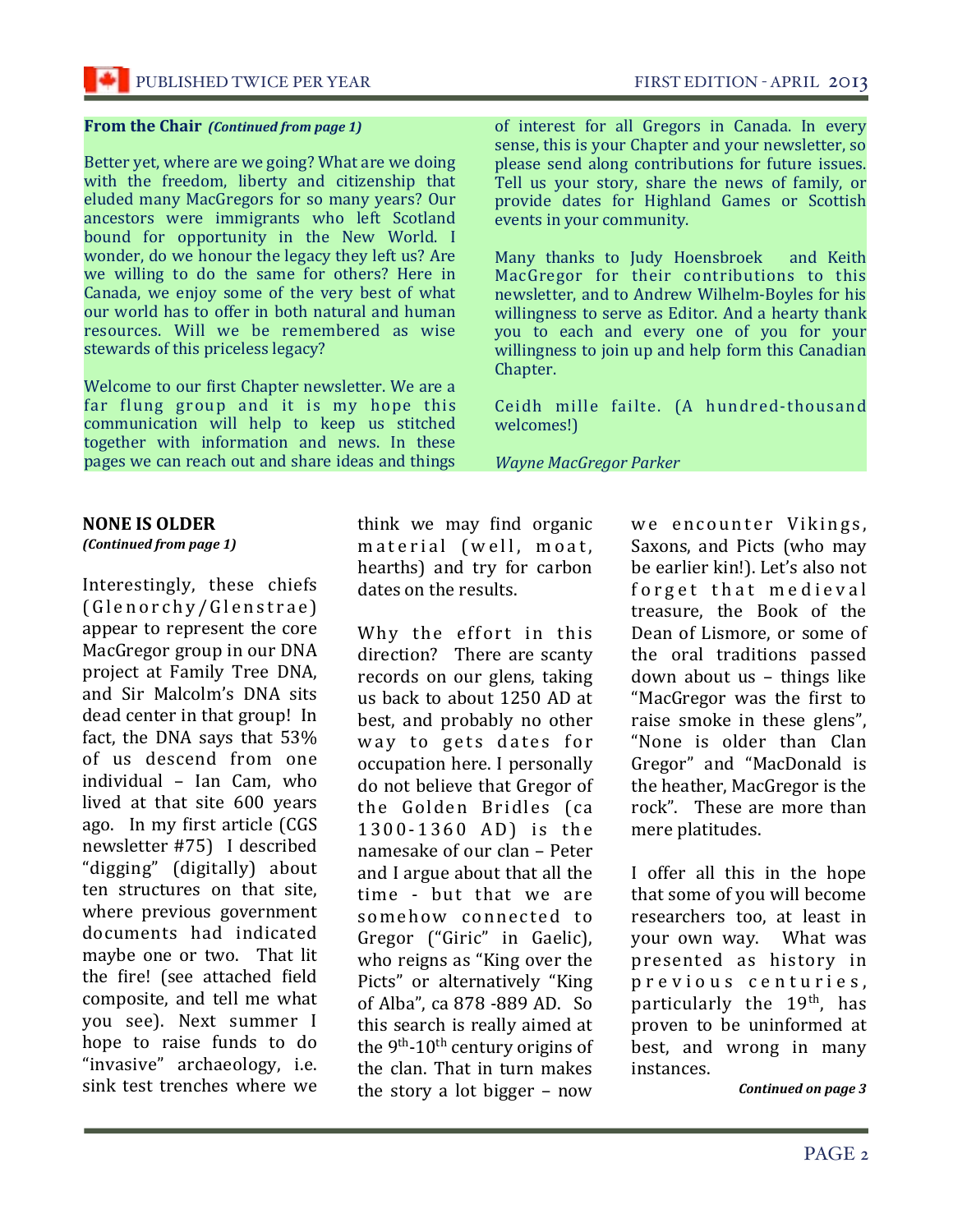

# **NONE IS OLDER**

#### **Continued from page 2**

People like Richard McGregor, Peter Lawrie, Neil McGregor of Australia, Martin McGregor at Glasgow University, and myself have undertaken to investigate that history; to re-write the story of Clan Gregor for future generations. It is an incredible story, a bloody tale of struggle and survival that goes back into the Dark Ages and enters into the modern consciousness during what Black Duncan Campbell called 'The MacGregor Wars" (makes the Hatfields and McCoys look pretty tame).

Clan Gregor is THE underdog clan in Scotland. The survivor clan. The clan who wouldn't roll over and die despite the genocide carried out against us. Don't take that title lightly.

There's a reason why the timeline that you can keep crowd cheered for us in 2009 adding to. Don't hesitate to on the march up the Royal Mile Google anything you find  $-$ (reversing our march in 1822 names, battles, documents when we escorted the king even Wikipedia gives a down the Mile!). If you don't barebones idea of where to go believe me, ask Wayne Parker - next. Or ask us - there's a large he was in the march!

Again, I hope our Canadian keep you out of the muck and members, new and old, will mistakes of the past. If it's Rob take advantage of our historic, Roy you want, begin with genealogic and DNA Project William H. Murray's Rob Roy resources, our excellent MacGregor: His Life and Times newsletter and our on-going and not Sir Walter Scott, for preservation projects in example. Scotland. We are delighted that a new Chapter has joined And hey...I'll buy some beers our worldwide family in for the first one who can tell kinship (yes, even on Facebook, me what our warcry means...  $duh...$ ).

More than anything, I hope you'll read the books and scan Yours aye, the maps and learn the names Keith MacGregor\* (page 4) and stories. Put things on a kmac1@optonline.net

list of recommended sources available from CGS that can

now that's speaking Canadian,  $eh?$ 

## **IMPORTANT DATES FOR ALL MacGREGORS**

February  $7<sup>th</sup> 1603$  – The Battle of Glen Fruin sees the Gregors overwhelm a much larger Clan Colquhoun in a bloody route that enrages the court of King James VI at Stirling.

March 7<sup>th</sup> 1671 – Robert Roy MacGregor was baptized second son to Lieutenant Colonel Donald Glas, and Margaret Campbell MacGregor of Glengyle at the head of Loch Katrine. His actual birthdate is unknown, but probably was in late February. Highland custom held that newborns had to be baptized within 14-21 days of birth.

April 3rd, 1603 – By Act of Privy Council and Parliament, the use of the names Gregor and MacGregor was banned, setting the stage for 141 years of Proscription. Later, after betrayal and nine months in the Tollbooth in Edinburgh, our Chief, Alasdair, was hung in retribution at the Mercat Cross on January 20<sup>th</sup>, 1604 along with five other MacGregors.

April 6th - Now known as Tartan Day, this day is celebrated because it is the anniversary (693rd. this year) of the Arbroath Declaration, signed in 1320, declaring Scottish freedom and independence from England. It remains today as a moving and inspiring summary of the human spirit and nationalistic passion. In 1776 its stirring message inspired the American Declaration of Independence.

August 10<sup>th</sup>, 2013 – Mark your calendars and plan to attend the Canadian Chapter Annual General Meeting at the Fergus Highland Games in Fergus, Ontario.

#### **Looking for Highland Games in your area?**

There are a great number of Highland Games all over Canada every summer. To get the latest dates and information go to this address on the web: http://web.ripnet.com/~nimmos/highland\_games.html#Ontario and drop down to Canadian Bagpipe Links - Highland Games and Festivals in Canada for a comprehensive listing. Please let Wayne know if you are interested in manning a Gregor tent at a Highland Games in your area.